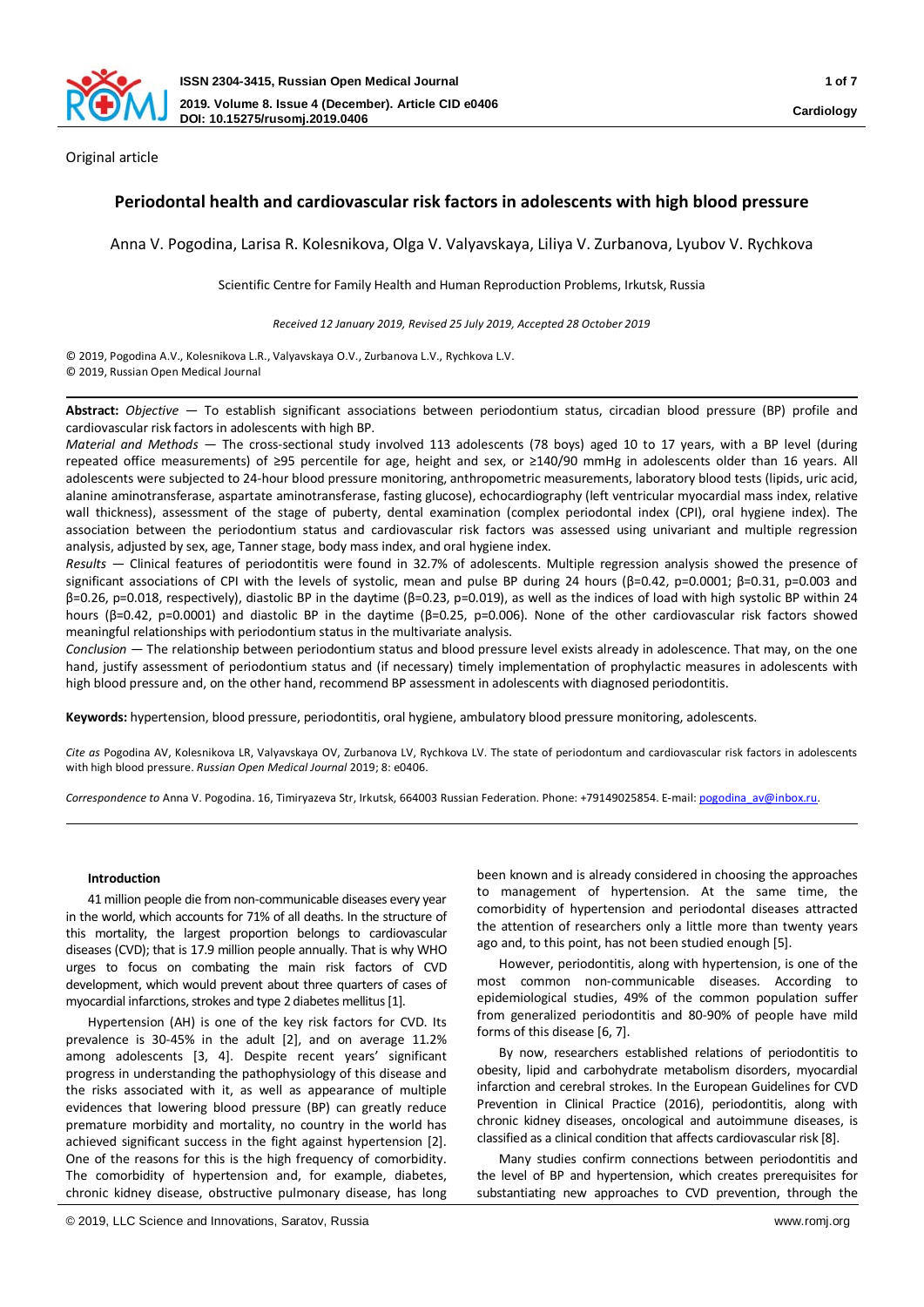

disclosure of mechanisms that mediate the association of these comorbid risk factors. This is especially important in the light of recently published results of the USA National Health and Nutrition Examination Survey (2009 – 2014). It showed that the periodontitis in adult patients with hypertension is associated with a lack of effect from antihypertensive therapy; and, vice versa, good periodontal health is associated with the best systolic BP profile against the background treatment and with lower chances of its inefficiency [9].

However, it should be noted that existing studies do not answer the question "when is the connection between hypertension and periodontitis formed in the process of unfolding the cardiometabolic continuum." They also do not establish any direction of causality in this association. Longitudinal studies could help in solving this problem, but the clinical course specific for periodontitis (chronic course with periods of exacerbation and more or less long remissions) impedes the tracking of connections between these risk factors, which makes interpret the results of these studies very carefully. One of the justified research approaches may be conducting a research in a cohort of adolescents, since it provides a unique opportunity to study the early pathogenesis of diseases. This is very important because the majority of published works usually include middle-aged and elderly patients, who are burdened with multiple comorbidity, as a rule, which complicates the already complex nature of the relationship between hypertension and periodontal status.

The objective of this study was to establish the presence of significant associations between the periodontal status, the characteristics of daily BP profile and the cardiovascular and cardiometabolic risk factors in adolescents with increased blood pressure.

# **Material and Methods**

# *Study design*

The cross-sectional study was conducted in 2014–2015 at the Scientific Сentre for Family Health and Human Reproduction Problems. The study sequentially included adolescents sent to the clinic because of BP level increase detected at outpatient examinations or adolescents with an established hypertension.

The criteria for inclusion to the study were: the age between 10 and 17 years; the BP level during repeated office measurements of ≥95 percentile for age, height and sex, or ≥140/90 mmHg in the adolescents older than 16 years [10]. An informed voluntary consent to participate in the study, given by adolescents' parents / legal representatives or by adolescents over 15 years of age, was obligatory.

The criteria of exclusion from the study were: secondary hypertension; severe somatic diseases; anomalies of bite; twisted position of teeth; orthodontic treatment carried out at the time of the study; diabetes mellitus.

Weight and height were measured using a stadiometer and an electronic scale. BMI (kg/m<sup>2</sup>) was calculated from height and weight, and BMI Z-scores were calculated to standardize BMI measurements for age and sex. The overweight criterion was BMI Z-scores between 1.0 and 2.0; the obesity criterion was BMI Z-scores ≥2.0.

Blood pressure was measured with an automated blood pressure monitor (Omron Healthcare Co., Ltd, Japan) in the sitting position, using appropriate cuff size, three times with a 2-3 minutes' interval between measurements. The final result was taken as the average of the two last measurements [10].

Daily ambulatory blood pressure monitoring (ABPM) was carried out by the oscillometric method (Oscar 2, SunTech Medical Ltd, USA) with a 15 minutes' interval between BP automatic measurements during the day and 30 minutes' interval – at night. Analysis of the results was carried out without considering the effect of habituation. The information from the patient's diary was used to assess the tolerability of the BP measuring procedure, the presence of complaints and the quality of night sleep. For analyzing the mean values and interpreting the indices of the BP variability, the allowed share of unsuccessful measurements per day was not more than 30%.

Hypertension was verified with the level of systolic blood pressure (SBP) and/or diastolic blood pressure (DBP) for any period of the day above the 95th percentile for age, height and sex, or above 130/80 mmHg for 24h, 135/85 mmHg in daytime, 125/75 mmHg at night [10]. The BP values for any period of the day above the 90th percentile, but below the 95th percentile were regarded as elevated blood pressure. Normal BP levels in AMBP but high BP in office measurements was regarded as white coat hypertension [10].

Echocardiography was performed using a standard protocol (Philips IU-22, the Netherlands). The left ventricle myocardial mass (LVM), the LVM index  $(g/m^2)$ , and the relative wall thickness (RWT) of the left ventricle were calculated. Left ventricular hypertrophy (LVH) was defined as LVMI or RWT of ≥95 percentile for age and sex [12, 13].

# *Laboratory tests*

The determination of fasting blood serum glucose concentration was carried by the glucose oxidase method using the kits Novoglyuk-K, M (Vector-Best, Russia). Serum uric acid, alanine aminotransferase (ALT), aspartate aminotransferase (AST), total cholesterol (TC), triglycerides (TG) and high-density lipoprotein cholesterol (HDL) were determined by the fermentation colorimetric method (Mindray BS-480, China). Lowdensity lipoprotein cholesterol levels (LDL) was calculated by the Friedewald formula. Atherogenic coefficient is given by the ratio of non-HDL cholesterol to HDL cholesterol. In determining the threshold levels of lipids and glucose, the authors were guided by the criteria proposed by the IDF pediatric group (2007). The level of total cholesterol was considered as elevated when its content in serum was ≥5.2 mmol/l, triglycerides – ≥1.7 mmol/l, HDL cholesterol – <1.03 mmol/l, LDL cholesterol – ≥3.36 mmol/l, fasting glucose ≥5.6 mmol/l [14].

# *Oral examination*

To assess the periodontal status used the complex periodontal index (CPI) after examination of teeth 16, 11, 26, 31, 36, 46. They gave a numerical scoring of the state of periodontium near the examined tooth on the following scale:  $0 -$  absence of dental plaque and signs of periodontal inflammation; 1 point – any amount of soft white deposit, determined by a probe on the corona surface, in the interdental spaces or in the pre-gingival area; 2 points – bleeding with light probing of the periodontal groove; 3 points – any amount of solid deposits (tartar) in the subgingival area of the tooth; 4 points – periodontal pocket, defined by a probe; 5 points – pathological tooth mobility of 2nd or 3d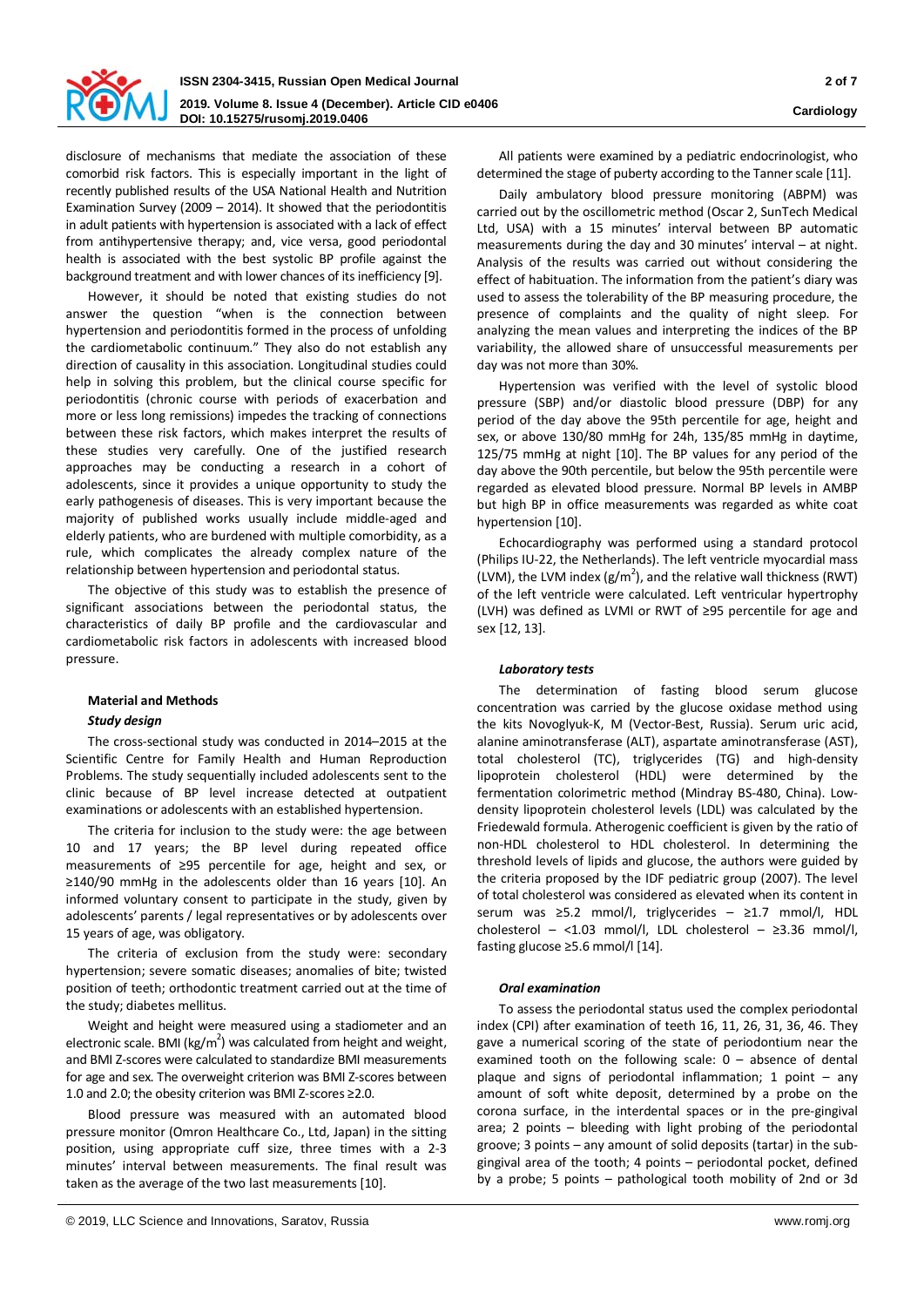

degrees. If there were several signs of damage – bleeding with light probing and the presence of tartar, a higher score was recorded. The CPI values were calculated by the formula: "CPI = total points / the number of teeth". The CPI interpretation was as follows: 0.1-1.0 – a risk of the disease; 1.1-2.1 – mild lesion; 2.1-3.5 – moderate degree of injury; 3.6-5.0 – severe damage [15].

Oral hygiene was assessed by the Fedorov – Volodkina hygiene index (HI) modified by Pakhomov, taking into account the plaque area on the vestibular surface of teeth 16, 11, 21, 26, 36, 33, 32, 31, 41, 42, 43, 46. Staining of plaque was carried out with the Schiller – Pisarev solution: 1 point – no plaque detected; 2 points – one fourth of the tooth corona surface is stained; 3 points – one half of the tooth corona surface is stained; 4 points – three fourth of the tooth corona surface is stained. The hygiene index was calculated by the formula: "total points / the number of teeth examined". The assessment of the oral cavity hygienic state was described using the obtained results: 1.1-1.5 – "good", 1.6-2.0 – "satisfactory",  $2.1 - 2.5 -$  "unsatisfactory",  $2.6 - 3.4 -$  "bad",  $3.5 - 5.0 -$ "very bad" [15].

#### *Statistical analysis*

The statistical analysis was performed using the package IBM SPSS Statistics 21 (USA). The Kruskal-Wallis test was used to assess differences between groups in continuous variables. The chi-square test was used to assess differences among discrete variables. The Newman-Keuls test was used for pairwise comparison of groups under the condition of a normal distribution of the quantitative variable. Univariate and multiple regression analyzes were used to assess the presence of significant associations between variables. The CPI values were taken as a dependent variable. The multiple linear regression models were adjusted by sex, age, puberty stage, BMI Z-scores and oral hygiene index. The table data are presented as mean with standard deviations for normal distribution, and as median with low and upper quartiles if the distribution was different from normal.

## **Results**

The study successively involved a total of 113 adolescents – the patients who met the inclusion criteria and had no exclusion criteria; 79 of them were boys. Based on the dental examination results, all adolescents were divided into three groups depending on the CPI score. The first group consisted of adolescents with healthy periodontium (CPI=0), the second  $-$  of adolescents with CPI equal to 1, which was clinically expressed by the presence of plaque in all cases (the risk of periodontitis development). The third group included adolescents with CPI equal to 2-3, which corresponded to mild (bleeding of the gingival margin and supra gingival mineralized dental deposits) and moderate (detected pockets and mineralized subgingival dental deposits in addition to bleeding and presence of mineralized dental deposits) periodontal lesions. Severe periodontitis was not diagnosed in the adolescents involved in this study. Comparative clinical and anamnestic characteristics of the groups are shown in *Table* 1.

It can be noted that adolescents in all groups had a high degree of family burden with hypertension, coronary artery disease, type 2 diabetes and obesity, but there were no significant differences among the groups. The age of hypertension onset and the duration of the disease by the time of the examination was also comparable. The formed groups did not differ in the level of physical development and puberty stage, the level of BP in office

measurements and the frequency of diseases that could affect oral health. It was revealed that the number of girls in the group of adolescents with periodontitis was significantly higher than that in the other two groups.

Obesity was diagnosed in 44 (38.9%) adolescents, overweight – in another 22 (19.5%). Dyslipidemia was detected in 34 (30.1%) adolescents impaired fasting glycaemia – in 9 (8%) patients. Echocardiography revealed left ventricular hypertrophy in 13 (11.5%) adolescents. There were no significant differences in the incidence of separate cardiometabolic and cardiovascular risk factors in adolescents with different periodontal health (*Figure* 1).



**Figure 1. Comparative incidence of separate cardiometabolic and cardiovascular risk factors in the groups of adolescents with different periodontal state.** LVH, left ventricular hypertrophy; DLP, dyslipidemia; LDL chol, low density lipoprotein cholesterol; HDL chol, high density lipoprotein cholesterol; TG, triglycerides; IFG, impaired fasting glycaemia.



**Figure 2. The level of blood pressure during the day in adolescents with different periodontal health, taking into account age, sex and height. EBP, elevated BP; AH, arterial hypertension.**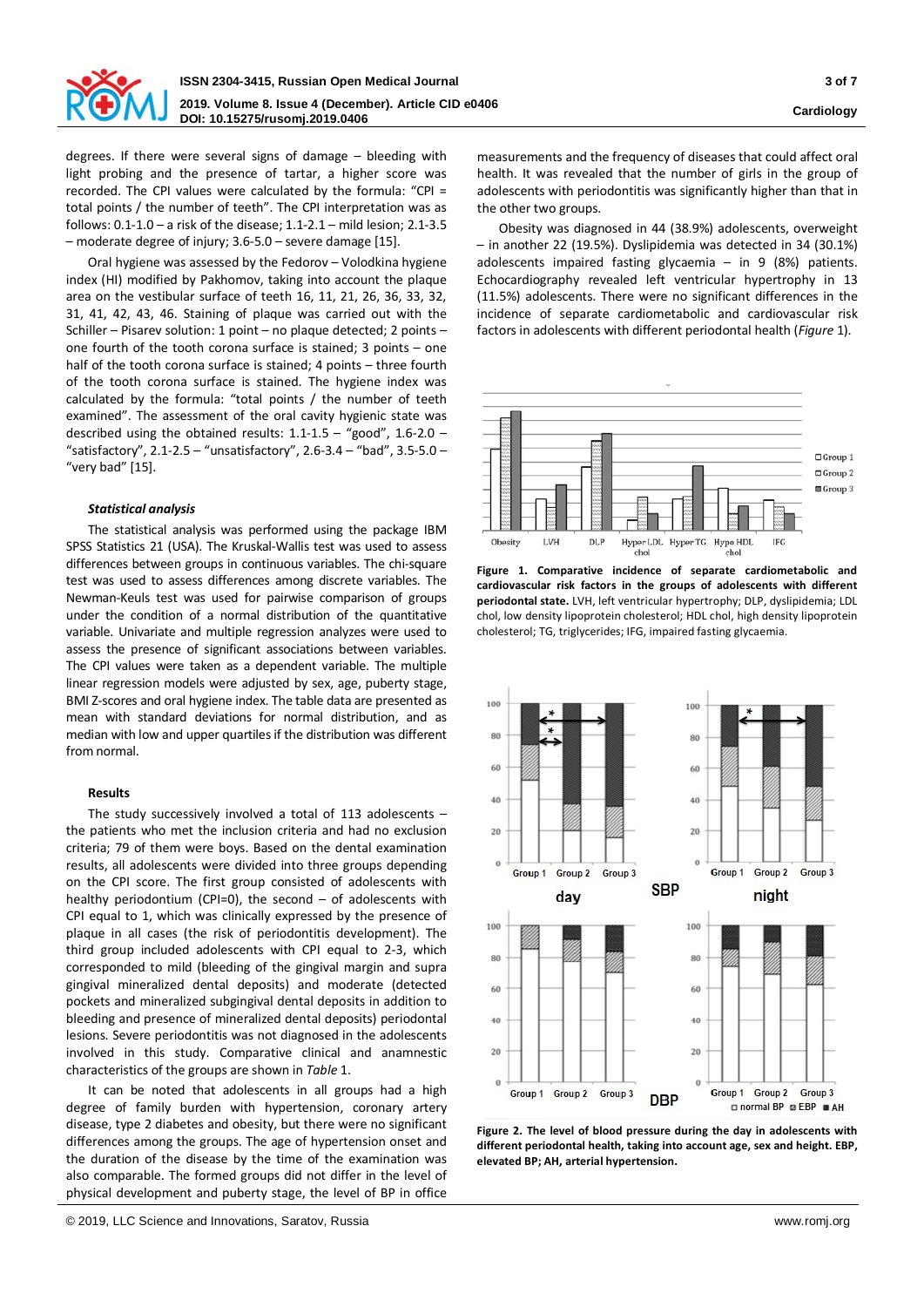

#### **Table 1. Clinical and anamnestic characteristics of adolescents with different periodontal state**

|                                                                | Group $1(n=27)$ | Group 2 (n=49) | Group 3 (n=37) |           |
|----------------------------------------------------------------|-----------------|----------------|----------------|-----------|
| Age, years                                                     | $15.1 \pm 1.5$  | $14.7 \pm 2.1$ | $14.7 \pm 1.7$ | p=0.701   |
| $Sex - male$                                                   | 23 (85.2)       | 35 (71.4)      | 21 (56.8)      | p=0.048   |
| Place of residence - city                                      | 22(81.5)        | 36 (73.5)      | 29(77.1)       | $p=0.827$ |
| Family history is burdened with:                               |                 |                |                |           |
| - Hypertension                                                 | 23 (84)         | 36 (73.5)      | 28 (75.7)      | $p=0.593$ |
| - CAD                                                          | 8(29.6)         | 13 (26.5)      | 18 (48.6)      | $p=0.219$ |
| $-DM2$                                                         | 6(22.2)         | 13(26.5)       | 10(27)         | p=0.941   |
| - obesity                                                      | 11(40.7)        | 18 (36.7)      | 18 (48.6)      | p=0.505   |
| Presence of diseases accompanied with nasal breathing disorder | 2(7.4)          | 7(14.3)        | 6(16.2)        | $p=0.569$ |
| <b>Chronic tonsillitis</b>                                     | 2(7.4)          | 4(8.2)         | 4(10.8)        | p=0.872   |
| Age of hypertension onset                                      | $13.5 \pm 2.2$  | $12.7 \pm 2.6$ | $12.5 + 2$     | $p=0.212$ |
| Disease duration, years                                        | 1(0.2; 2)       | 1(0.5; 3)      | 2(1; 3)        | $p=0.169$ |
| Height, cm                                                     | $173.4 \pm 7.2$ | 169.7±12.5     | $170.2 + 9.1$  | p=0.217   |
| Weight, kg                                                     | $77.2 \pm 21.6$ | 74.7±19.6      | 76±17          | p=0.940   |
| BMI, $\text{kg/m}^2$                                           | $25.6 \pm 6.7$  | 25.6±5.4       | $26.2 + 5.1$   | $p=0.655$ |
| Height Z-score                                                 | $1.6 + 0.9$     | $1.2 + 1.3$    | $1.3 + 1.1$    | $p=0.363$ |
| <b>BMI Z-score</b>                                             | $1.2 + 1.4$     | $1.4 + 1.2$    | $1.5 + 1.3$    | $p=0.696$ |
| SBP, mmHg                                                      | 128.9±11.7      | 129.7±11.5     | 128.6±8.7      | p=0.982   |
| DBP, mmHg                                                      | $73.3 + 8$      | 72.8±10.2      | 74.1±6.6       | $p=0.529$ |
| Tanner stage:                                                  |                 |                |                | $p=0.132$ |
|                                                                | $\Omega$        | 3(6.4)         | 1(2.9)         |           |
|                                                                | 1(3.7)          | 3(6.4)         | 1(2.9)         |           |
|                                                                | 3(11.1)         | 1(2.1)         | 2(5.8)         |           |
|                                                                | 10(37)          | 18 (38.3)      | 18 (52.9)      |           |
|                                                                | 13(48.1)        | 22(46.8)       | 12 (35.3)      |           |
| Oral hygiene:                                                  |                 |                |                | 0.175     |
| - Good                                                         | 6(22.2)         | 9(18.4)        | 8(21.6)        |           |
| - Satisfactory                                                 | 12 (44.4)       | 22 (44.9)      | 11 (29.7)      |           |
| - Unsatisfactory                                               | 8(29.6)         | 16 (32.6)      | 12 (32.4)      |           |
| - Bad                                                          | 1(3.7)          | 2(4.1)         | 6(16.2)        |           |

Quantitative data are presented as mean and standard deviation – M±SD, binary variables – as frequencies in absolute values and in percentage – n (%). CAD, coronary artery disease; DM2, type 2 diabetes mellitus; BP, blood pressure; BMI, body mass index; SDS, standard deviation score; SBP, systolic blood pressure; DBP, diastolic blood pressure.

**Table 2. The quantitative characteristics of some cardiometabolic and cardiovascular risk factors in adolescents with elevated BP, depending on the periodontal status**

|                         | Group 1           | Group 2           | Group 3           |
|-------------------------|-------------------|-------------------|-------------------|
| LVMM, g                 | 133 (109, 160)    | 127 (103, 146)    | 122 (109, 162)    |
| LVMMI, $g/m^{2.7}$      | $31.4 \pm 8.2$    | $30.1 \pm 6.6$    | $31.6 \pm 7.0$    |
| RWT, cm                 | $0.32 \pm 0.04$   | $0.32 \pm 0.04$   | $0.33 \pm 0.04$   |
| TC, mmol/l              | $4.2 \pm 0.6$     | $4.4 \pm 0.8$     | $4.2 \pm 0.8$     |
| HDL chol, mmol/l        | $1.4 \pm 0.3$     | $1.4 \pm 0.3$     | $1.4 \pm 0.2$     |
| LDL chol, mmol/l        | $2.3 \pm 0.5$     | $2.5 \pm 0.7$     | $2.4 \pm 0.7$     |
| TG, mmol/l              | $1.1 \pm 0.4$     | $1.0 + 0.3$       | $1.1 \pm 0.4$     |
| Atherogenic coefficient | $2.1 \pm 0.8$     | $2.1 \pm 0.7$     | $2.2 \pm 0.8$     |
| Fasting glucose, mmol/  | $4.9 \pm 0.6$     | $4.8 \pm 0.6$     | $5.0 \pm 0.5$     |
| Uric acid, umol/l       | 356 (318, 406)    | 335.3 (273, 397)  | 383 (316, 432)    |
| ALT, IU/L               | 17.5 (13.8, 25.0) | 19.2 (15.5, 24.1) | 20.1 (13.0, 29.3) |
| AST, IU/L               | 23.7 (21.4, 26.5) | 25.9 (20.9, 29.3) | 22.0 (19.0, 29.8) |

Quantitative data are presented as mean with standard deviation for normal distribution – M±SD, and as median with low and upper for other types of distribution – Me (LQ, UQ).

LVMM, left ventricle myocardial mass; LVMMI, left ventricle myocardial mass index; RWT, relative wall thickness; TC, total cholesterol; HDL hol, high density lipoprotein cholesterol; LDL chol, low density lipoprotein cholesterol; TG, triglycerides; ALT, alanine aminotransferase; AST, aspartate aminotransferase.

The quantitative characteristics of lipid, carbohydrate and purine metabolism indicators, as well as the levels of hepatic transaminases, were also comparable (*Table* 2).

According to ABPM, hypertension was verified in 79 (69.9%) adolescents, an elevated BP level – in 13 (11.5%) adolescents and normal daily BP – in 21 (18.6%) adolescents. It was found that in

the group of adolescents with signs of periodontal inflammation, there were significantly more patients with hypertensive levels of SBP in both day and night time ( $\chi^2$ =22.1, p<0.001, and  $\chi^2$ =7.0, р=0.030, respectively) (*Figure* 2).

The features of the daily BP profile in the studied groups are shown in *Table* 3.

Monofactorial analysis indicated significant associations of CPI values with average levels of SBP and mBP during 24 hours, DBP and HR at daytime, as well as with indices of load with high 24h SBP and DBP at night (*Table* 4). In addition, multiple regression analysis showed a significant association between the degree of periodontal damage and pulse BP, but the association of periodontitis with daytime heart rate lost its significance.

None of the other cardiometabolic and cardiovascular risk factors showed significant relationships with periodontal state in the multivariate analysis. The tendency to the presence of a significant association with periodontitis was shown only for fasting plasma glucose (β=0.18; p=0.070).

### **Discussion**

The result of our research showed clinical signs of periodontitis in 32.7% of the adolescents with hypertension. That is higher than the incidence of this disease given in population-based studies (7- 24%) [16, 17] and in the study of a selective group of normotensive adolescents (9.2%) [18].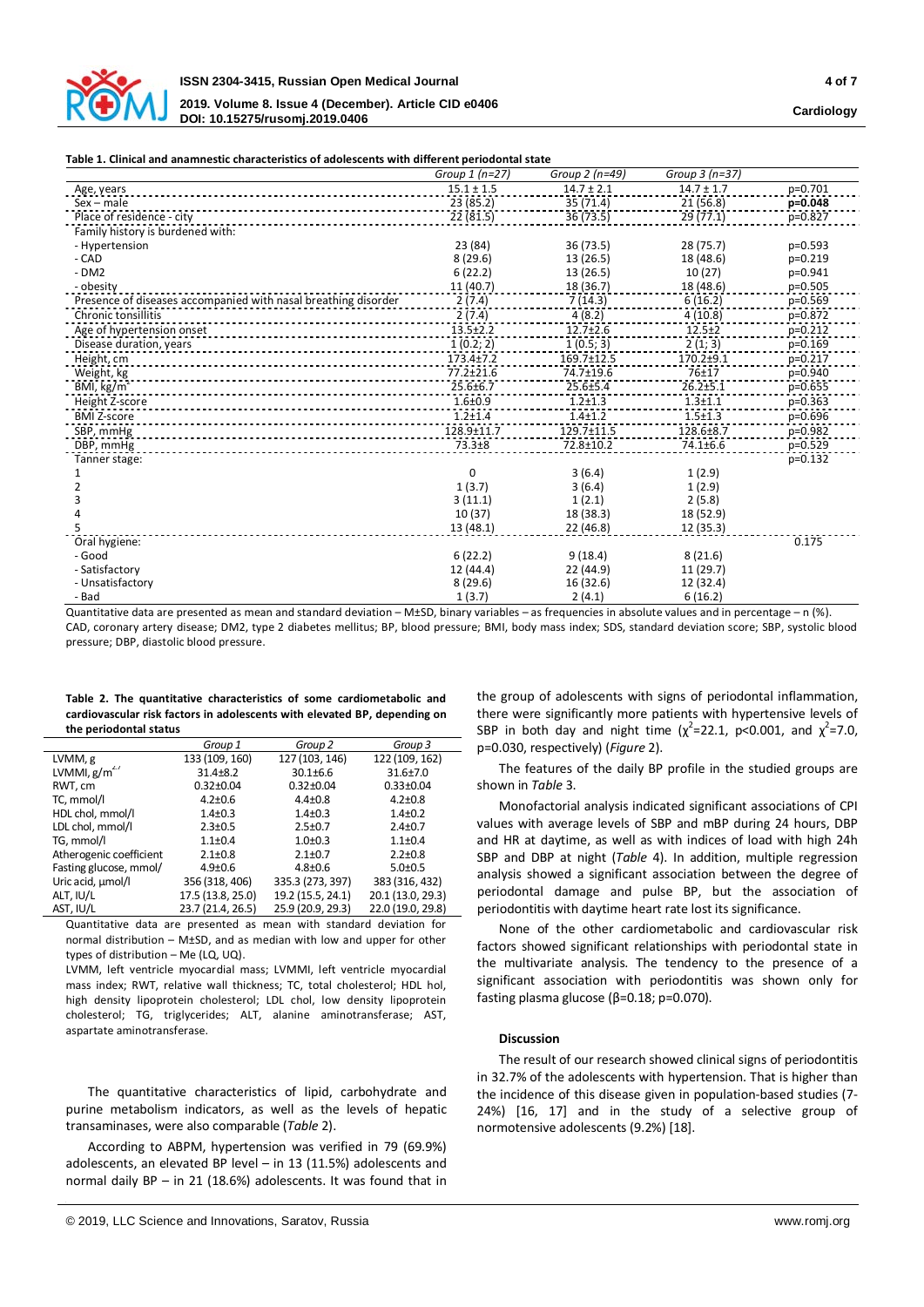

#### **Table 3. The features of the daily BP profile in adolescents with different periodontal state**

|                             | Group 1        | Group <sub>2</sub> | Group 3         | <b>Significance</b> |  |
|-----------------------------|----------------|--------------------|-----------------|---------------------|--|
|                             |                |                    |                 | $level*$            |  |
| 24 hours                    |                |                    |                 |                     |  |
| SBP, mm Hg                  | 127.7±8.3      | 131.8±8.9          | 133.3±8.2       | $p_{1.3} = 0.038$   |  |
| DBP, mm Hg                  | $70.9 + 4$     | $72.1 + 5.2$       | $73 + 5.5$      | p>0.05              |  |
| mBP, mm Hg                  | 89.8±5         | $92.1 + 5.6$       | $93.1 + 5.5$    | $p_{1,3} = 0.062$   |  |
| PBP, mm Hg                  | $56.9{\pm}6.2$ | $60.6 \pm 8.4$     | $60.2{\pm}7.3$  | $p_{1-3} = 0.103$   |  |
| HR, beats per min           | 79.1±12.8      | 80.4±9.6           | $83.1 \pm 7.8$  | p>0.05              |  |
| SBP load, %                 | 33.3±21.4      | 49.2±21.2          | $57.2 \pm 21.8$ | $p_{1.2} = 0.005$   |  |
|                             |                |                    |                 | $p_{1-3} = 0.0002$  |  |
| DBP load, %                 | $11.8 + 9$     | $20.3 \pm 14.6$    | 24±16.4         | $p_{1,2}=0.021$     |  |
|                             |                |                    |                 | $p_{1-3} = 0.0003$  |  |
|                             |                | day                |                 |                     |  |
| SBP, mm Hg                  | 130.9±8.2      | 135.5±9.2          | 137±8.1         | $p_{1-2} = 0.04$    |  |
|                             |                |                    |                 | $p_{1-3} = 0.021$   |  |
| DBP, mm Hg                  | $73.4 + 4.1$   | $75.1 + 5.3$       | 76.4+5.9        | $p_{1-3} = 0.070$   |  |
| HR, beats per min           | 82.9±11.5      | 84.5±10.2          | $87.5 \pm 8.2$  | p>0.05              |  |
| SBP load, %                 | 36.1±23.0      | 49.4±21.4          | 58.9±22.3       | $p_{1.2} = 0.013$   |  |
|                             |                |                    |                 | $p_{1-3} = 0.0002$  |  |
|                             |                |                    |                 | $p_{23} = 0.073$    |  |
| DBP load, %                 | 10 (4; 20)     | 15 (7; 27)         | 17 (10;35)      | p>0.05              |  |
|                             |                | night              |                 |                     |  |
| SBP, mm Hg                  | 114.3±8.5      | $117.6 + 8.1$      | 119.2±9.7       | $p_{1.3} = 0.085$   |  |
| DBP, mm Hg                  | 58.8±5.5       | $60.7 \pm 6.1$     | $60.5 \pm 6.4$  | p>0.05              |  |
| HR, beats per min           | 62.9±11.2      | 64.6±9.1           | 66.3±9.3        | p>0.05              |  |
| SBP load, %                 | 38.1±24.3      | $47.3 + 25.5$      | 55.0±31.7       | $p_{1.3} = 0.028$   |  |
| DBP load, %                 | 11(7; 23)      | 14 (6; 25)         | 14 (5; 50)      | p>0.05              |  |
| nocturnal BP and HR dipping |                |                    |                 |                     |  |
| Systolic dipping, %         | $12.3 + 4.1$   | $13.5 + 5$         | $13 + 4.8$      | p>0.05              |  |
| Diastolic dipping, %        | 19.4±5.7       | $20.3 + 7.4$       | $20.5 \pm 6.3$  | p>0.05              |  |
| HR dipping, %               | $24.8 + 8.2$   | $23.4 + 7.1$       | $24.1 + 8.2$    | p>0.05              |  |

\* using the Kruskal-Wallis test for comparing the three groups and the Newman-Keuls test for pairwise comparison. SBP – systolic BP; DBP – diastolic BP; mBP – mean BP; PBP – pulse BP; HR – heart rate.

In the studied cohort, the frequency of conventional factors of cardiovascular and cardiometabolic risk associated with hypertension was also higher, which is consistent with the results of previous studies [19]. It is noteworthy that, in contrast to the results described in the adult trials, none of these factors demonstrated a significant association with the periodontal state. Meanwhile, such associations were established for the mean daily levels of systolic, mean and pulse BP, the level of DBP in the daytime, as well as for the indices of hypertensive load with SBP and DBP during 24 hours. At that, the worst periodontal state was associated with a higher blood pressure in the daily cycle.

It has been mentioned above that the relationship between periodontal state and BP level was confirmed by a number of studies in the adult cohort [9,20-22]. The number of works focused on studying this problem in young people and adolescents is quite limited. The cross-sectional study of Zeigler et al., which included 75 adolescents with obesity, revealed a significant association between the presence of periodontal pockets ≥4 mm and the level of diastolic BP in office measurements (p=0.008). That corresponds to our conclusion that the connection of periodontitis with BP level appears in early life [23].

In a prospective study that included 4516 students, Kawabata et al. showed that the presence of periodontal pockets with a depth of ≥4 mm and bleeding of gums when probing affects the progression from prehypertension to hypertension within three years of observation, after taking into account the classical cardiovascular risk factors (OR 2.74; 95% CI 1.19-6.29) [24].

Several studies, as well as our work, showed consistent relationships between the BP level and the periodontal state [20.21]. However, there are works, in which the relationship between the BP level and the presence of severe periodontitis was not found [25].

Such contradictions are apparently caused by significant differences between the studies concerning the populations involved, the list of confounders taken into account, and methodological approaches. Thus, in our work, to characterize individual BP levels, we used the ABPM, the results of which correlate with target organ damage in a best way and have a higher reproducibility than those obtained via office blood pressure [10]. At the same time, the available studies provide the judgments about the presence of hypertension on the basis of office BP measurement results or even from patients' self-reports.

An important result of this study was that the relationship between BP levels and periodontal state obviously does not require severe clinical manifestations for its formation, because none of the adolescents in our study were diagnosed with severe periodontitis. This fact corresponds with the results of a large cross-sectional study conducted in Korea. That study showed a higher risk of hypertension in patients with poor hygienic oral care even before the development of periodontitis [26]. It can be assumed that the realization of periodontal inflammation systemic effects does not always correlate with its local clinical manifestations, but depends on many factors: genetic characteristics, the features of immune reactivity of the host, oral microbiota characteristics, etc. A possible explanation may also be the effect of reverse causality, since most of the pathophysiological links of hypertension are intertwined with the mechanisms of development and progression of periodontal syndrome, and periodontal tissues, along with other target organs, can be included in remodeling processes in the biological scenario of hypertension [27, 28]. It should be noted here that the main scenario of the formation of pathological association between hypertension and periodontitis, which is discussed in the literature, is the development of events from the presence of a chronic inflammatory focus in the periodontium in immunologically and, possibly, genetically predisposed subjects through oxidative stress and endothelial dysfunction to hypertension [28]. There are few research works on reverse causality in the association between periodontitis and hypertension; most of them are experimental ones. Nevertheless, the results obtained in the experiments indicate that hypertensive rats have a worse quality of alveolar bone tissue and adverse morphological changes in the vessels of the gingival and periodontal membrane in the form of hypertrophy of muscular and subendothelial layers of the vascular wall [28. 29].

An unexpected result of our study was that we did not find any association between the periodontal state and the subjects' body mass. Nevertheless, 68% out of 25 studies, which observed the relationship with overweight / obesity in young adults and adolescents, confirmed the existence of such a relationship [30]. Despite the well-known correlation of obesity and hypertension, there are almost no studies devoted to the relationship between the periodontal state and the status of weight, where BP level is taken as a covariate. Thus, it remains unclear how significant becomes the connection between obesity and periodontal state after taking this factor into account. The results obtained by us may be explained by the fact that more than half of adolescents in our study had obesity or overweight. That considerably narrowed the range of BMI Z-sores values and did not allow the possibly existing association to appear in the conditions of small scale this study.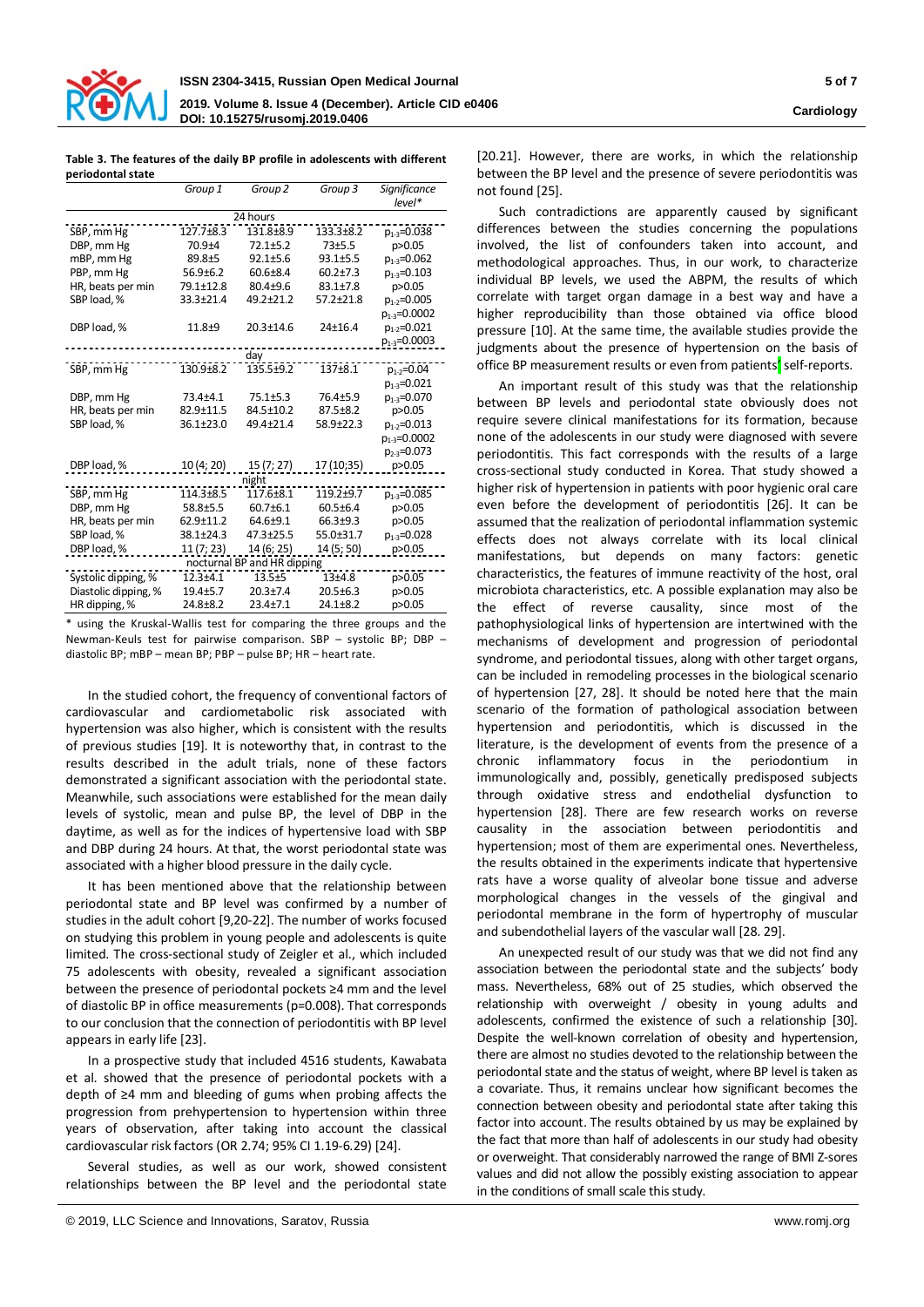

| rapic +. Significant and bordernite associations between periodonial state and the parameters or dany blood pressure prome in adolestents |      |                 |                                                                           |      |                  |         |
|-------------------------------------------------------------------------------------------------------------------------------------------|------|-----------------|---------------------------------------------------------------------------|------|------------------|---------|
|                                                                                                                                           | CPI  |                 | CPI (adjusted by sex, age, BMI Z-score, Tanner stage, oral hygiene index) |      |                  |         |
|                                                                                                                                           | ĸ    | CI              | P-level                                                                   | ß    | СI               | P-level |
| 24h SBP                                                                                                                                   | 0.23 | $0.003 - 0.04$  | 0.027                                                                     | 0.42 | $0.02 - 0.06$    | < 0.001 |
| 24h DPB                                                                                                                                   | 0.16 | $-0.01 - 0.127$ | 0.127                                                                     | 0.19 | $-0.0002 - 0.07$ | 0.063   |
| 24h mBP                                                                                                                                   | 0.22 | $0.002 - 0.07$  | 0.039                                                                     | 0.31 | $0.02 - 0.08$    | 0.003   |
| 24h PBP                                                                                                                                   | 0.13 | $-0.01 - 0.04$  | 0.204                                                                     | 0.26 | $0.005 - 0.05$   | 0.018   |
| 24h HR                                                                                                                                    | 0.2  | $0.0001 - 0.04$ | 0.051                                                                     | 0.14 | $-0.01 - 0.03$   | 0.196   |
| 24h SBP load                                                                                                                              | 0.38 | $0.01 - 0.02$   | < 0.001                                                                   | 0.42 | $0.01 - 0.02$    | < 0.001 |
| 24h DBP load                                                                                                                              | 0.29 | $0.01 - 0.03$   | 0.003                                                                     | 0.28 | $0.01 - 0.03$    | 0.004   |
| SBP, day                                                                                                                                  | 0.23 | $0.004 - 0.04$  | 0.020                                                                     | 0.41 | $0.02 - 0.06$    | < 0.001 |
| DBP, day                                                                                                                                  | 0.2  | $0.0001 - 0.06$ | 0.048                                                                     | 0.23 | $0.01 - 0.07$    | 0.019   |
| HR, day                                                                                                                                   | 0.22 | $0.001 - 0.04$  | 0.036                                                                     | 0.16 | $-0.005 - 0.03$  | 0.144   |
| SBP load, day                                                                                                                             | 0.36 | $0.01 - 0.02$   | < 0.001                                                                   | 0.41 | $0.01 - 0.02$    | < 0.001 |
| DBP load, day                                                                                                                             | 0.23 | $0.002 - 0.02$  | 0.013                                                                     | 0.25 | $0.004 - 0.02$   | 0.006   |
| SBP, night                                                                                                                                | 0.2  | $0.0001 - 0.04$ | 0.048                                                                     | 0.3  | $0.1 - 0.05$     | 0.003   |
| SBP load, night                                                                                                                           | 0.26 | $0.002 - 0.01$  | 0.006                                                                     | 0.26 | $0.002 - 0.01$   | 0.006   |
| DBP load, night                                                                                                                           | 0.15 | $-0.001 - 0.01$ | 0.106                                                                     | 0.12 | $-0.003 - 0.01$  | 0.220   |

**Table 4. Significant and borderline associations between periodontal state and the parameters of daily blood pressure profile in adolescents**

95% CI, 95% confidence interval; SBP, systolic blood pressure; DBP, diastolic blood pressure; mBP, mean blood pressure; PBP, pulse blood pressure; HR, heart rate.

## **Conclusion**

The relationship between the periodontal state and the level of blood pressure arises already in adolescence, ahead of the formation of comorbid associations of periodontitis with impaired lipid and carbohydrate metabolism, which are described in the studies of adults. This relationship is consistent in character and appears before the development of severe periodontal disease. The direction of this relationship, as well as the deeper mechanisms underlying it, is not completely clear. Thus, on the one hand, the results obtained in this work substantiate conducting examinations of periodontal state and, if necessary, conducting timely preventive measures in adolescents with an increase in blood pressure. On the other hand, the results give grounds to recommend assessments of blood pressure in adolescents with diagnosed periodontitis. The vector of these activities will be aimed at primary prevention of forming the comorbid associations and reduction of cardiovascular risk in further ontogenesis.

#### **Ethical approval**

This study was carried out in accordance with the recommendations set forth in the main document containing the ethical principles of biomedical research involving people, the Helsinki Declaration of the World Medical Association. The study was approved by the Committee on Biomedical Ethics of Federal State Public Scientific Institution «Scientific Сentre for Family Health and Human Reproduction Problems» (Record 25.1 as of 8.10.2014).

**Conflict of interest**: not declared.

#### **References**

- 1. WHO. Noncommunicable diseases. 2018. [https://www.who.int/new](https://www.who.int/news-room/fact-sheets/detail/noncommunicable-diseases)sroom/fact-[sheets/detail/noncommunicable](https://www.who.int/news-room/fact-sheets/detail/noncommunicable-diseases)-diseases
- 2. Williams B, Mancia G, Spiering W, Agabiti Rosei E, Azizi M, Burnier M et al. 2018 ESC/ESH Guidelines for the management of arterial hypertension. *Eur Heart J* 2018; 39(33): 3021-3104. <https://doi.org/10.1093/eurheartj/ehy339>.
- 3. de Moraes ACF, Lacerda MB, Moreno LA, Horta BL, Carvalho HB. Prevalence of high blood pressure in 122,053 adolescents: a

systematic review and meta-regression. *Medicine (Baltimore)* 2014; 93(27): e232. <https://doi.org/10.1097/MD.0000000000000232>.

- 4. Denisova DV, Nikitin YuP, Shcherbakova LV, Zavyalova LG. Prevalence, trends and associations of arterial hypertension among adolescents (epidemiological study in Novosibirsk – 1989-2009). *The Journal "Ateroskleroz"* 2014; 10(2): 37-42. Russian. <https://elibrary.ru/item.asp?id=21975005&>.
- 5. Boitsov SA. Pogosova NV, Bubnova MG, Drapkina OM, Gavrilova NE, Yeganyan RA, et al. Cardiovascular prevention 2017. National guidelines *Russ J Cardiol* 2018; 23(6): 7-122. Russian. [https://doi.org/10.15829/1560](https://doi.org/10.15829/1560-4071-2018-6-7-122)-4071-2018-6-7-122.
- 6. Eke PI, Dye BA, Wei L, Thornton-Evans GO, Genco RJ. Prevalence of periodontitis in adults in the United States: 2009 and 2010. *J Dent Res* 2012; 91(10): 914-920. [https://doi.org/10.1177/002203451245](https://doi.org/10.1177/0022034512457373)7373.
- 7. Burt B. Research, Science, and Therapy Committee of the American Academy of Periodontology. Position paper: epidemiology of periodontal diseases. *J Periodontol 2005*; 76(8): 1406-1419. <https://doi.org/10.1902/jop.2005.76.8.1406>.
- 8. Piepoli MF, Hoes AW, Agewall S, Albus C, Brotons C, Catapano AL, et al. 2016 European Guidelines on cardiovascular disease prevention in clinical practice: The Sixth Joint Task Force of the European Society of Cardiology and Other Societies on Cardiovascular Disease Prevention in Clinical Practice (constituted by representatives of 10 societies and by invited experts) Developed with the special contribution of the European Association for Cardiovascular Prevention & Rehabilitation (EACPR). *Eur Heart J* 2016; 37(29): 2315-2381 <https://doi.org/10.1093/eurheartj/ehw106>.
- 9. Pietropaoli D, Del Pinto RD, Ferri C, Wright JT, Giannoni M, Ortu E, et al. Poor oral health and blood pressure control among US hypertensive adults. Results from the National Health and Nutrition Examination Survey 2009 to 2014. *Hypertension* 2018; 72(6): 1365-1373. <https://doi.org/10.1161/HYPERTENSIONAHA.118.11528>.
- 10. Lurbe E, Agabiti-Rosei E, Cruickshank JK, Dominiczak A, Erdine S, Hirth A et al. 2016 European Society of Hypertension guidelines for the management of high blood pressure in children and adolescents. *J Hypertens* 2016; 34(10): 1887-1920. <https://doi.org/10.1097/HJH.0000000000001039>.
- 11. Dedov II, Semicheva TV, Peterkova VA. Sexual development of children: norm and pathology. Moscow, Russia: Kolor It Studio, 2002; 232 p. Russian. <https://search.rsl.ru/ru/record/01001856539>.
- 12. Khoury PR, Mitsnefes M, Daniels SR, Kimball TR. Age-specific reference intervals for indexed left ventricular mass in children. *J Am Soc*